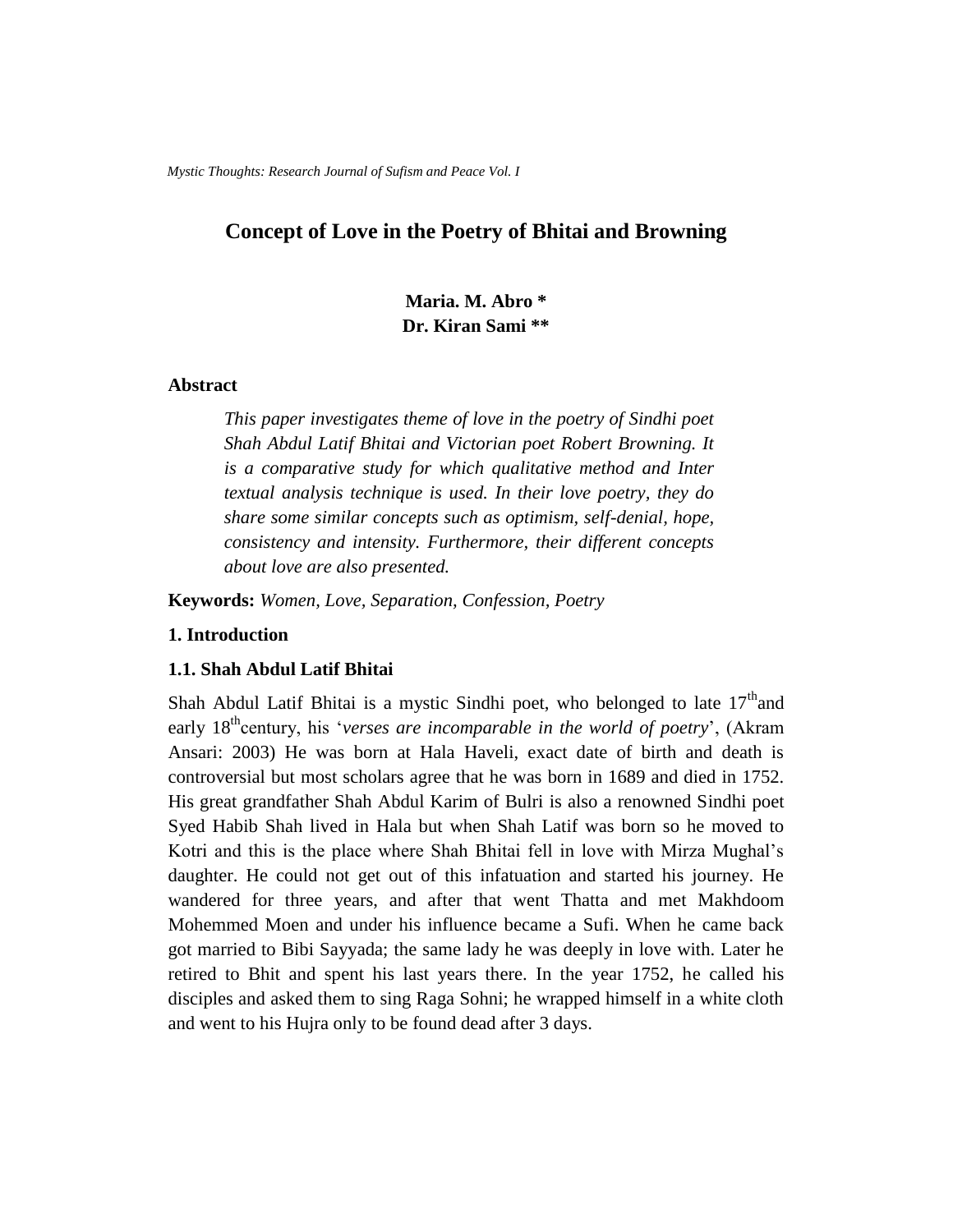# **1.2. Robert Browning**

Robert Browning is a well-known Victorian poet; who is famous for his robust optimism and skillful use of dramatic monologue. He was born in London in 1812, and died in 1889 at the age of 77 in Italy. Since childhood he was an ardent lover of Greek poetry. Till age of fourteen he went to a school later he studied under the supervision of a private tutor. At the age of 17 he attended Greek class at University College and finally decides to be a poet. He was immensely influenced by the poetic works of Byron and Shelley. Browning was very much interested in the poetry of Elizabeth Barret, their friendship started and ripened into a deep love.*"Actually, she was the permanent shower of inspiration for Browning's spiritual and intellectual strength. She was the real and only thundering force behind the full-ripe and mature genius of Browning".* Writes (Shrivastava: 1974 p.1)*.*They eloped and lived an ideal life in Florence. Browning has a son as well. But his happiness vanished soon with the death of his mother and later wife. He managed to raise his only son and got a good reputation as a poet. He died at his son's home and buried in Poet's corner in Westminster Abbey.

Both literary luminaries lived in a different age, have different culture, religion, lifestyle; yet when it comes to the concept of love in poetry they do walk on similar road. This paper will highlight meeting points of these two poets particularly on the treatment of love theme. Apart from that it will focus on various aspects of love that one can find in the poetic works of Bhitai and Browning.

# **2. Methodology**

The paper is qualitative in nature, inter textual analysis technique is used to find out the similar as well as dissimilar poetic ideas. The first part discusses the meeting points of both writers on the concept of love, whereas the second part depicts miscellaneous love concepts in their poetry.

# **3. Analysis**

On theme of love both writers have similar concepts. The style of each is distinct but the thought and idea is same.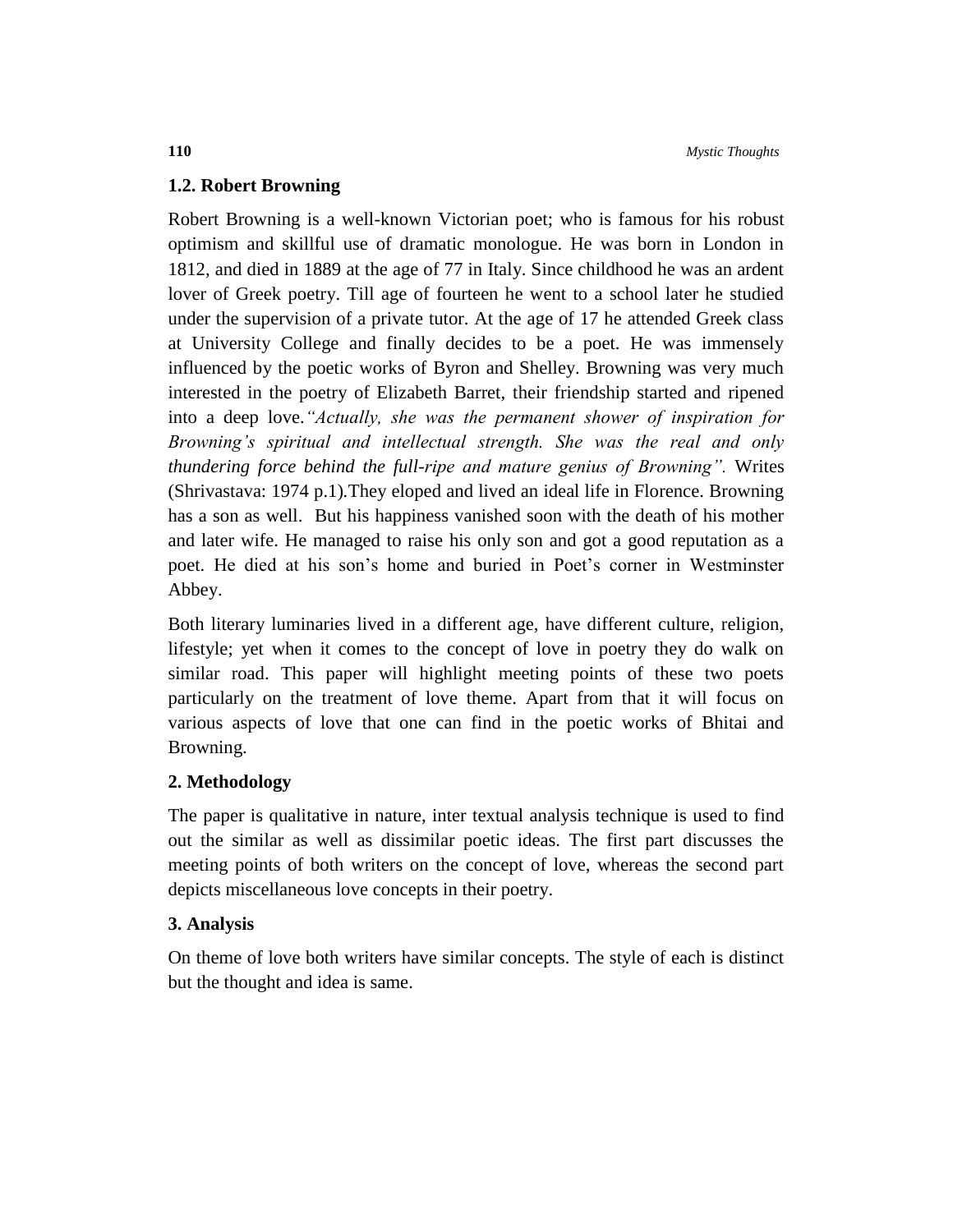#### **3.1. Optimism and Hope**

In Shah Bhitai's poetry there is always a strong sense of hope and optimism. Come may what one should never be hopeless. This bright side of life is the key note of Bhitai"s poetry. Life is full of tragedies, but Bhitai has never given darker side of the picture. In Sur Umer Maarui, when Maarui is forcibly separated from her people so not for a minute she loses her hope, although she is in the shackles of Umer, yet she has hope. *Latif is a poet of Hope and his Heroines never surrender at the altar of despondency*."Her hope is further elevated when she thinks that if in case she does not go to her place back so her dead body will surely reach there. *"she is all alone in the prison in shackles and chains and there is no one to help her; even then she is optimistic and hope that this dry season will pass…we will meet O! Beloved."* (Agha Saleem: 2005)

> مَ ڪي روءُ، م رڙ ڪي، هنجون هڏ م هار ، تو تان بندُ بدا ٿيو، بيڙيون نيئي ٻار، يهچندينءَ، پنو هار ! سگهي سنگهارن كي. *Weep not, cry not, shed no tears, You have been set free, burn all your chains,*

*O herdswoman, you will reach your kinsman very soon. (p.338)*

In the same way hope is the key note of Browning"s poetry, almost in all his poems he has given the concept of optimism. He is aware of the fact that life is not perfect there are always ups and downs in the life but it is hope that one should always hold. In this regard Shrivastava says,

*"In many of Browning's poems the element of hope finds its full play. In many cases, the lovers are rejected by their beloved but as a result they do not lose their heart, rather they act much forcefully. In dejection, they do not surrender themselves completely to frustration on the contrary by such failure they store food for their future success."*

In poem *The Last Ride Together,* Browning has given the concept of hope as life is the name of struggle, everyone works hard to achieve what he wants to get but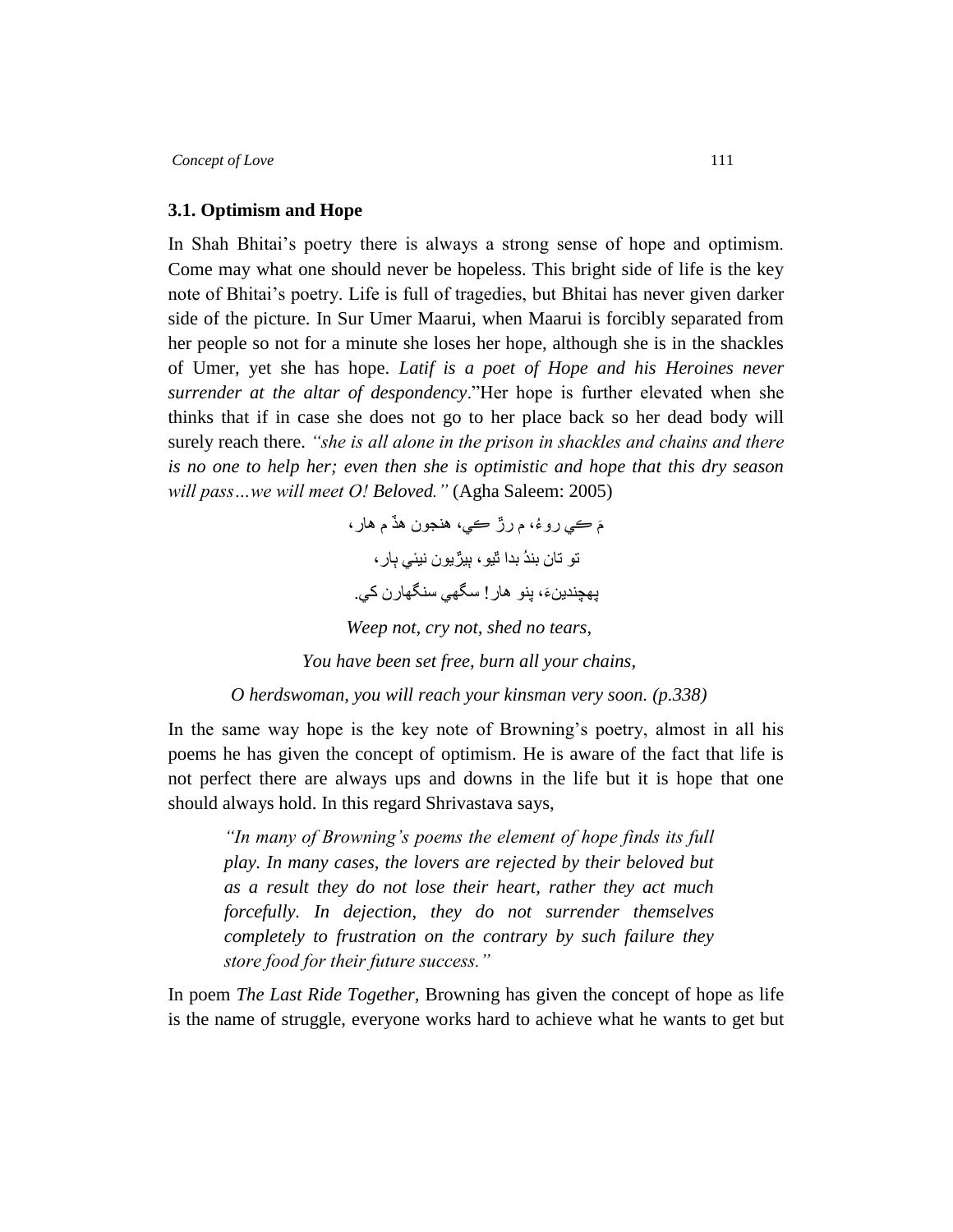it"s only a few who truly reaches to their goal. So one should never lose hope, optimistic attitude towards life will open all locked doors. Success and failure are indivisible parts of human life but one should never stop struggling.

*Fail, I alone, In words and deeds?*

*Why, all men strive and who succeeds?*

### **3.2. Self-denial**

Love is the name of self-denial, true love means to negate ones ego. It is only beloved that matters. Shah Latif"s Sur Sorath gives concept of trance-like love. *"Strings evoked love"* (p.193) in Deaach's heart, he has no choice then to give the Bard what he has asked him i.e. his head. Deaach is so ecstatic that he thinks of nothing but the pleasure and trance like feeling he has been experiencing so for that he is ready to sacrifice himself as well. Concept of self-denial is given when he says; *"the real existence is non-existence."* "it *seems beheading of the king is not physical but symbolic. It symbolizes obliteration of ego. The king achieves the state of self-denial through music and thus exists in non-existence.*" (Agha Saleem: 2005)

In Shah Latif"s poetry, concept of self-denial is very much there. Time and again it is said by him that a lover and beloved are not two separate beings but one. Through self-denial lovers do get a perfect communion. Both are inseparable from each other there is no any "I" but "We".

> ڪشي ڪبن ڪمبن مب، ميبن مبر م مىن، *(.164p (*مىن ۾ آهيه تىن، متبن تىهىجى ئي تى کي لڳي

Don"t withdraw your sword and don"t point to murder me, my dear,

You reside in me, so you may hit yourself. (Mubarak Ali Lashari: 2014)

The same concept of self-denial is given in Browning"s poem "*A woman's last word*", where a husband and wife are so exhausted after arguments and wife finally surrenders herself spiritually and physically to him. Through self-denial, one can reach to the attainment of true love. If there is a fight of "I" then true love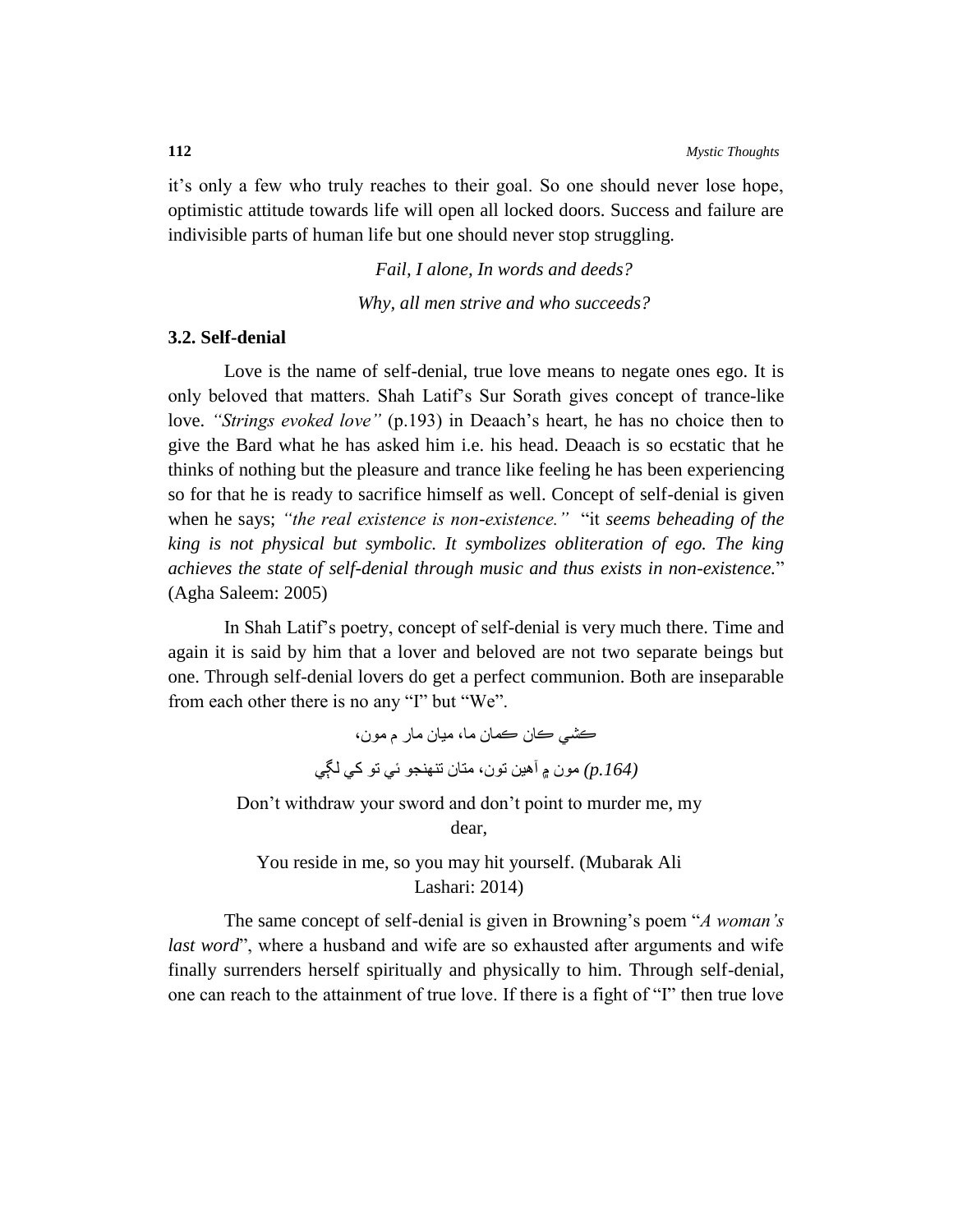can never exist, it is through curbing the very self, one can reach to the highest level of love.

> *Teach me, only teach, Love As I ought I will speak thy speech, Love, Think they thought--- Meet, if thou require it, Both demands, Laying flesh and spirit*

> > *In thy hands. (*L 21-28)

So it is only love that she wants to experience, she is ready to own the very thought and speech of her beloved, she has entirely surrendered herself for the sake of true love.

#### **3.3. Consistency in Love**

Bhitai and Browning both has given the concept of consistent love. As Shakespeare says, the course of true love never did run smooth. So the road of love is full of disappointments, pangs of separation, agonies, sleepless nights, long lasting wait, despair, obstacles and so on. A true lover must be consistent in his love. He should not step back once he is into the premises of love. In Sur Umer Maarui, it is Maarui's consistency of love for her native people that forced Umer to give up; she is shown all strong in her will power, she is ready to die even but not to surrender. That consistency is the very essence of true love. (Elsa Qazi: 1996)

> جنڪر اينڪچجا،ور ساهيڙيو نسي! اتاڪنديآهيان،منهنماروھجي، پکنسينن†ئياڙيان،هنڌهنيجاهي *(.237p (*.اهالببڻىکي،مريشبلملهبئيه

*Blessed are my mates, who wear glass bangles on their wrists, I yearn for the hut of my beloved,*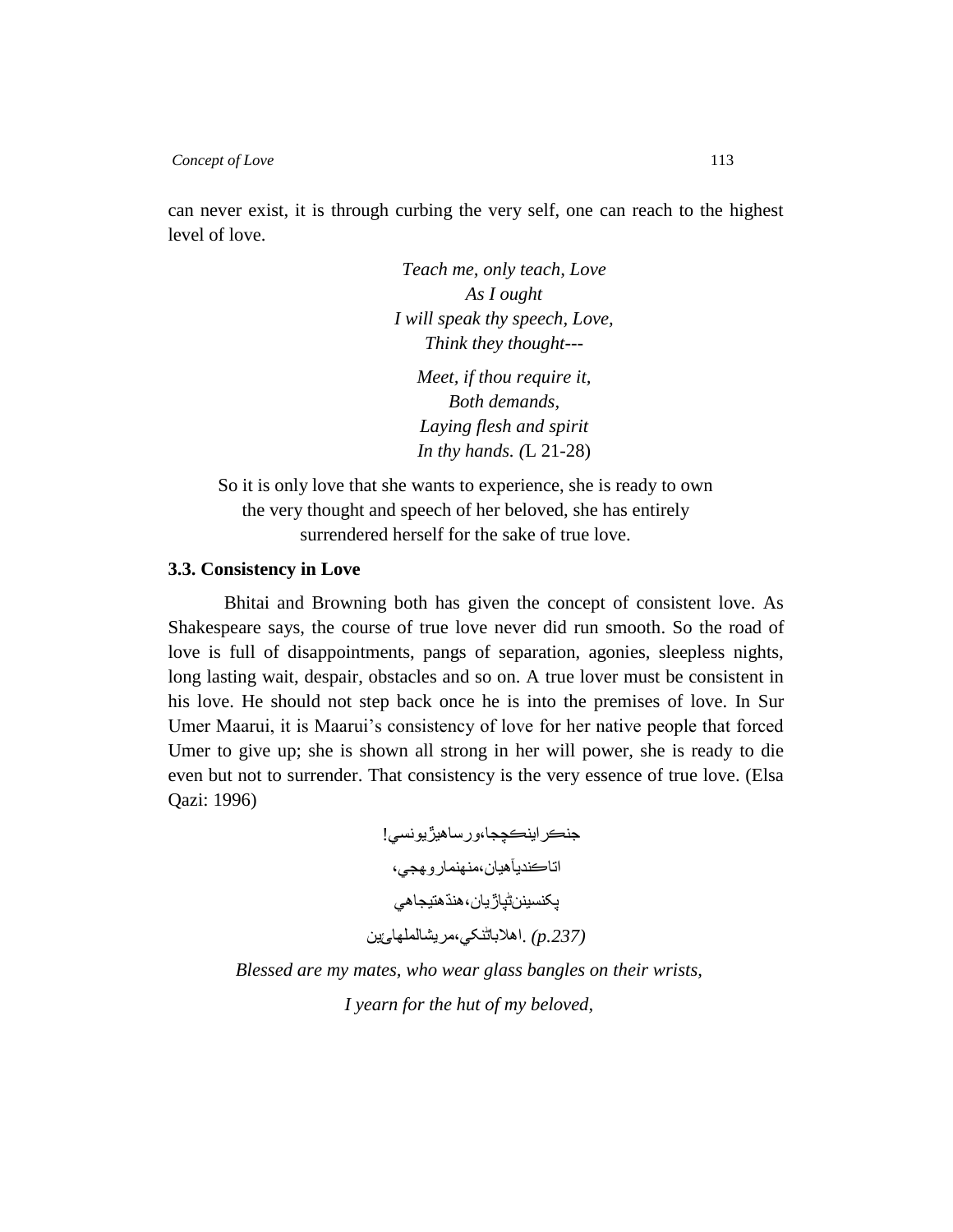# *I cannot equate these palaces with our cottages, I want to keep up the ancestral tradition unto death.*

Again in Sur Leela Chanesar, Bhitai is asking Leela to be constanat in Love. He asks her not to lose hope and continuously remain hopeful; she will surely get her love back one day.

> جي ليالئي ىہ لهيه، **تہ** پ**ڻ** لپالئج، *(.56p (*آس**ر م** لاه**ي**ج سڄ**ڻ** ٻبجهيى**د**ڙ گهڻ**و**. *If he is not moved by your entreaties, Persisit in your entreaties, Do not give up hope,*

*The Beloved is immensely merciful.*

Browning also believes love to be consistent. As in the poem *Life in a Love,* a lover is there who is rejected by his beloved yet he is shown all consistent; he is least careful about the refusal of the beloved he has hope that she will accept him as her soul mate one day. He is not ready to leave her and says that he will love her as long as he lives.

*Escape me?*

*Never-*

### *Beloved!*

*While I am I, and you are you,*

*So long as the world contains us both,*

*Me the loving and you the loath. (L-1-6)*

So lover is willing to give unconditional love to his beloved. Shrivastava writes, *"Browning puts forth the thought that the true and sincere love never goes in vain or unrewarded. If the love of the lovers is really sincere and true, their unsuccesses do not matter at all, they will get their reward in the other world of heaven."*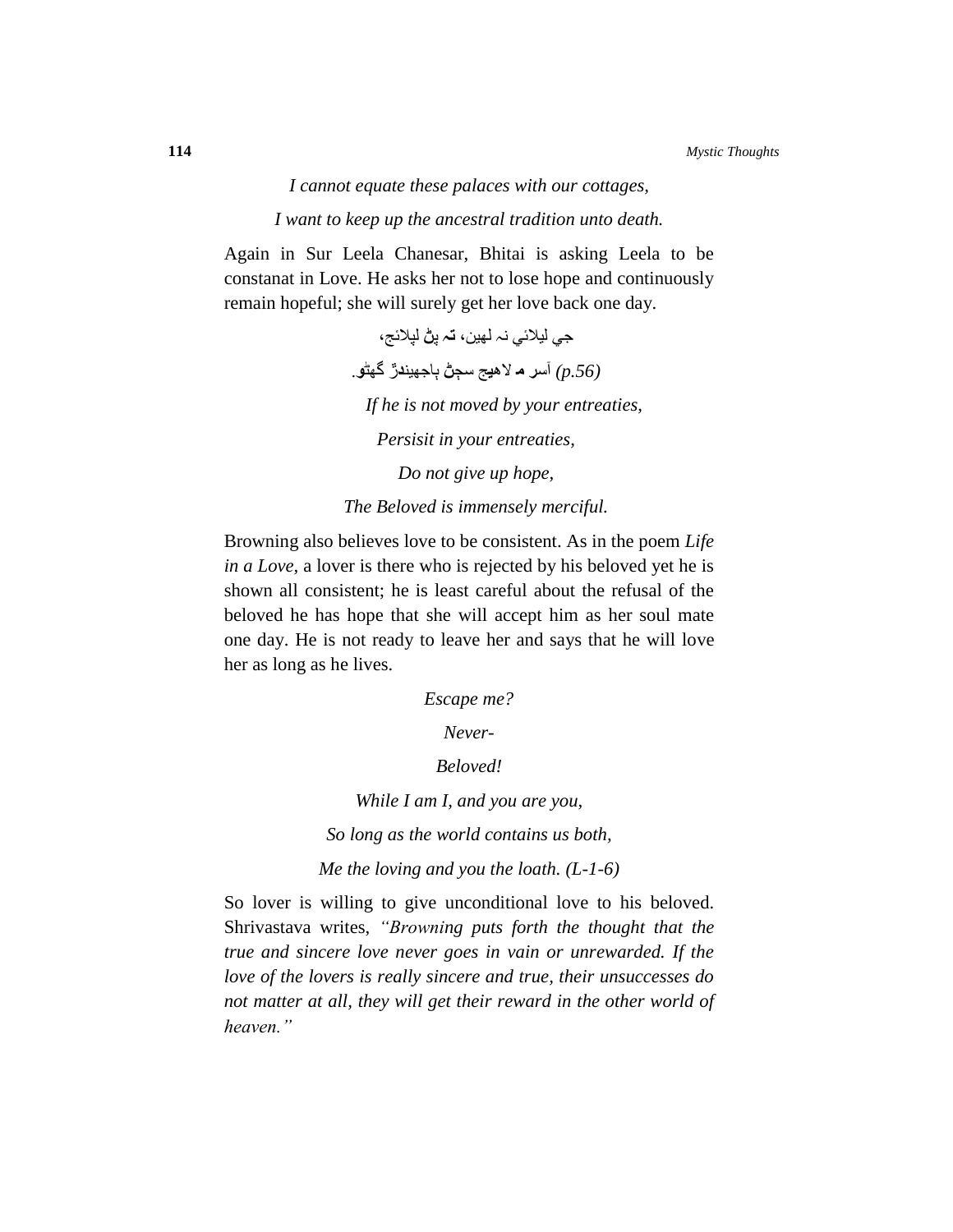Again in the poem *The Last Ride Together* we can see the concept of consistent love. Although it is their last ride yet his love and hope of reunion gives feeling of consistent love. It would be right to rephrase this poem as *Ever last Ride Together*, because the way Browning uses the words and thoughts in this poem they all talk about the everlasting hope of being together come may what. In the first line when poet calls her "*dearest*" this is a superlative term; normally people end their relationship with fights, verbal missiles and blame game but here the word dearest shows the unending love that is breeding in the heart of poet. He is blessing his beloved,

My whole heart rises up to bless

Your name in pride and thankfulness! (Ibid L 6-7)

So he will respect her and will be proud of her throughout his life, furthermore, he is of the opinion that may be here in this world they can not materialize their love, but in here after they will have an everlasting communion. For him heaven is life at its best, so in heaven he hopes they will be together and share eternal union.

> What if we still ride on, we two. With life forever old yet new, Changed not in kind but in degree, The instant made eternity,- And heaven just prove that I and she Ride, ride together, forever ride? (Ibid L 105-110)

#### **3.4. Love knows no boundaries**

Love is such a feeling that can never be bound by caste, creed, religion, race, status or any such trivial thing. Because they are all worldly things where as love is an internal, emotional and spiritual force that hit hard to blow away all such ordinary things.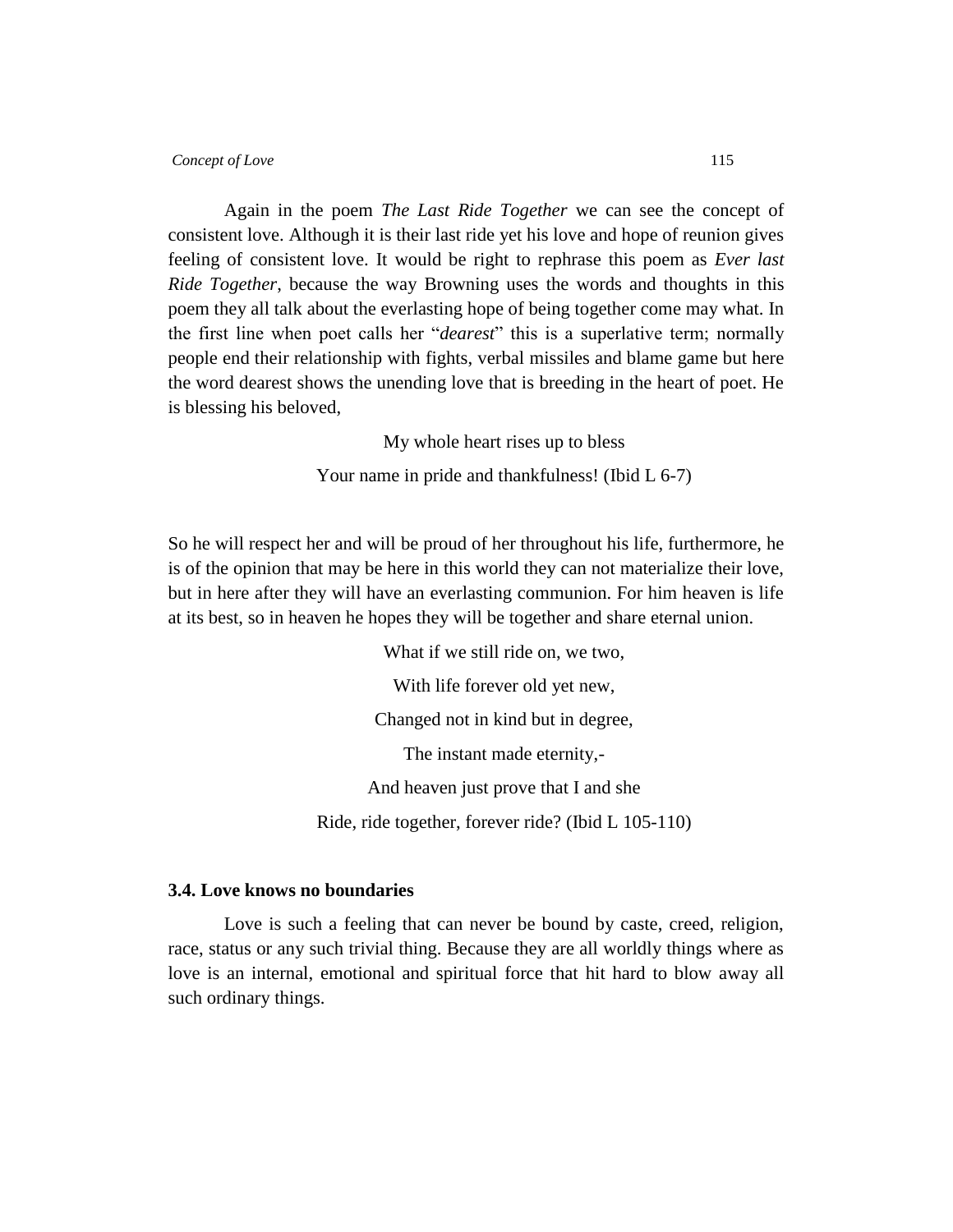Same thing we can see in Shah Bhitai's Sur Kamoad, when king Jam Tamachi is deeply in love with a poor fisherman's daughter named Noori. It is love that makes Tamachi forget all the pleasures of his palace, he is least careful about status difference whereas Noori does know this fact and says,

> تو نسمو نآ<sub>ء تُ</sub>و نـگندر ي،مو ن<u>۾</u>عيبنجو ء، *(.11p*! *(*پسيراڻيىروء،متبومبڱرمٽئيه

*You are sama king, I am a Gandri fisher maid, the embodiement*

*Of all imperfections,*

*Perceiving the beautiful faces of your queens see that you do not turn away from me.* 

But Noori's all insecurities are removed when Jam Tamachi choses her as her chief queen and rejects all other queens for in the love of Noori there is humbleness, simplicity, submissiveness.

> كوءسميون !ٻنسومريون!جياچناوچيڳاٽ، ورسيكنجهرجائيون!جنتماچيجيتات، *(.23p (*.راڻيىمالورات،مبڻڪميپرائيى

*Fie on Samma and Soomra queens who walk about haughtily,*

*Blessed are the Keenjhar born girls who all the time remember Tamachi.*

*In one night the fisher girl won the Jam over all the queens.*

So Jam does not care about the status of Noori that she is poor and wears stinky clothes he can only see love in her eyes and that is more than anything else in this world.

Moving on to Browning"s poem Evelyn Hope, he has presented one sided love story of 16 years beloved and 48 years old lover. "*This poem enshrines the highest expression of Browning's faith and philosophy in the power of love."*(Shrivastava:1947 p.1).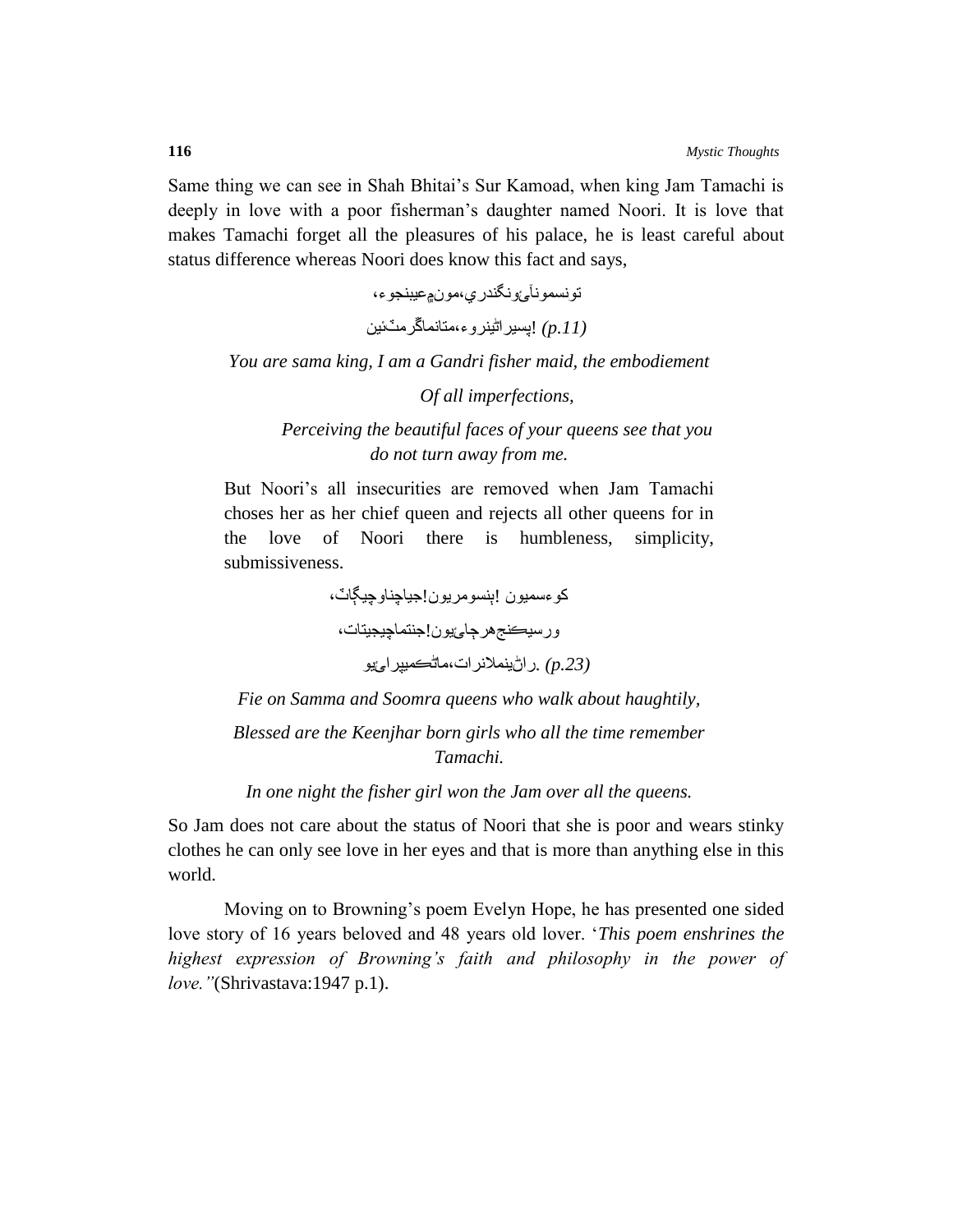When the poem opens the girl is dead and the man is sad and he shares his feeling with readers. He himself is aware of the huge age difference as he says,

*Sixteen years old, when she died…*

*It was not her time to love.*

*And our paths in the world diverged so wide*.(L 9-11-22)

*He knows this very fact that they can never be one; yet his love for that teen age girl is all unconditional. Age can never get hold on the bursting emotions that he is feeling. She is younger than the lover yet he loves her intenselyand makes his love everlasting by placing a leaf in her hand that when she wakes up in hereafter she will "remember, and understand." Browning does believe that love knows no boundaries. (L 56)*

#### **3.5. Miscellaneous love concepts of Bhitai and Browning**

There are so many concepts that one can find in the poetic works of Bhitai and Browning.

#### **a) Intensity of Love**

When it comes to love, Shah Latif speaks of it as all powerful, if you have love you don't need any other thing but if you don't have it then you may have all worldly pleasures nothing can please you. Absence of beloved is such an incurable pang that lover only longs for beloved to be one. In Sur Moomal Ranu, Moomal shows her desperation as;

> يٽ۾وچجيول!ڪاڻياريڪاڪري! آئ ونآڳهينآهيان،ٻڌيتنهنجيٻول توکيساريسپرين!رنممنجهرتول، ٽڪاڻاءِٽول،وس اڻمونو هٿيا.

*Go not to Dhatt, disgrace not Kaak. I am bound to you by your word of love since creation, Thinking of you I shed tears of blood in the palace,*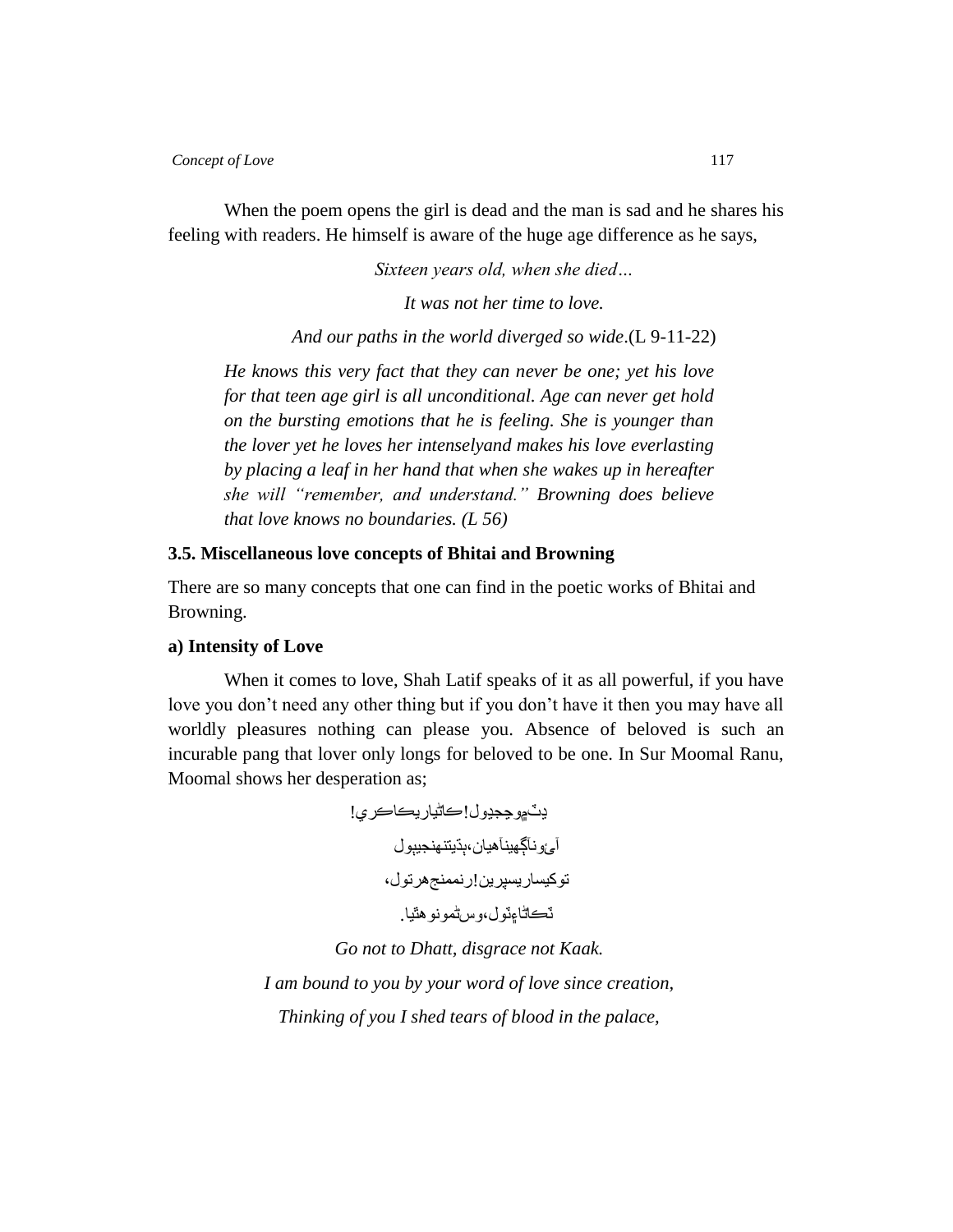#### *Believe me, everything is a poison for me without you. (p.129)*

Intensity of love creates restlessness, it is in the very nature of love to be restless. It is a heart to heart, soul to soul connection; that has nothing to do with worldly bonds. Physically lovers may remain miles apart but their soul and heart is always connected with the same cord. As Latif puts it,

> ر اٿي سندو روح ۾، پسو! پڳھ ٻيوم، ٻيڙ*يءَ جئن ٻڌي و*يو، سوڍو ساهُ سندوم، وهڻ وه ٿيوم، جاڳيو ٿي، جر هاريان<sub>.</sub> *Look the cord of Ranoo's love is fastened to my soul, As boat is fastened with rope to shore, So has he fastened my heart to himself, Rest is impossible, I remain awake and shed tears. (p.136)*

### **b) Love leads towards Perfection**

Lover covers up all our mistakes. As no one is perfect but it is a lover that gives us the feeling of being perfect. He takes all our shortcomings as if they are his own. It is he, who polishes us by showing us our worth, encouraging us and covering our all faults before world. This very fact is known by Shah Bhitai in Sur Moomal Rano as he puts it,

راڻب! هيس ري ُء، تى سبئيه َء مىن سىن ڪيى، منهنجي مداين جو ، هال اٺٽيئي هيءُ، ڍوليب! ڍڪڻ ٿي ُء، ڪبمل! ڪچبيه جى. *I was like a raw metal, you made gold of me, All my shortcomings are there for you to see, O my love, be kind and cover all my blemishes, I bound myself to you lest you may confront me with my faults. (p.142)*

**c) Love is Relative**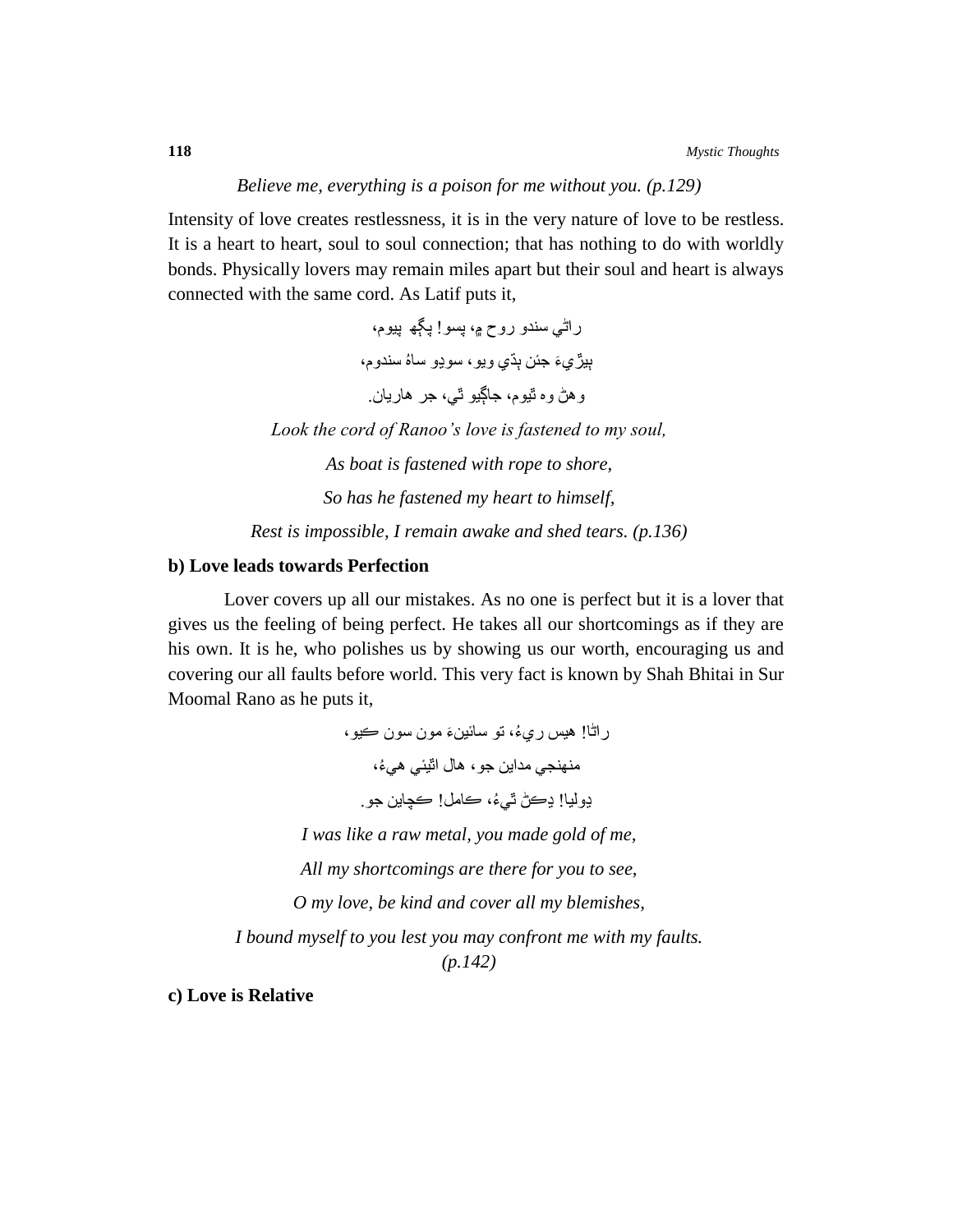As John Keats says that beauty lies in the eyes of beholder similarly Deaach praising Bard"s music is astounded that he says, the music that enchanted him so deeply, it makes no effect on the bard himself, so, love or admiration towards anything is relative, one thing that attracts one person so deeply may be so mediocre for the other.

> چبرڻ! تىهىجي چىگ جى، عجب آهم اي، هڻي اڀو هٿن سين، جئرو رکيو جي، رات منهنجو ريءُ، ڪاٽيو تو ڪماچ سين<sub>.</sub> *There is something wondrous about your fiddle, You play it with your hands and remain unscathed, But when you played it last night, it pierced my heart. (p.195)*

# **d) Carpe Diem**

Browning in the poem *The Last Ride Together*gives the concept of carpe diem that is to live the very moment. He does not want to waste his time in thinking of past that what had happened, or in the future that what might happen, it is the very moment that he want to live fully .He is only focused in present movement; gives least importance to past. For him the present moment is all to live and feel joy for; as he says;

*Here we are riding, she and I.*

He has repeatedly uttered such words as "here we ride", "and here we are riding", "we began to ride", "we rode." (Peena Thankay: 2014 p. 173)

The emphasis on this very ride shows concept of carpediem. That means seize the day because future is not known why to waste time in spoiling the present moment with negative thoughts of past and future. It is the end that matters, for Browning he has been given an extraordinary end because he is with his beloved. For him others' ends are as trivial as their means. As he says;

*My riding is better, by their leave.*